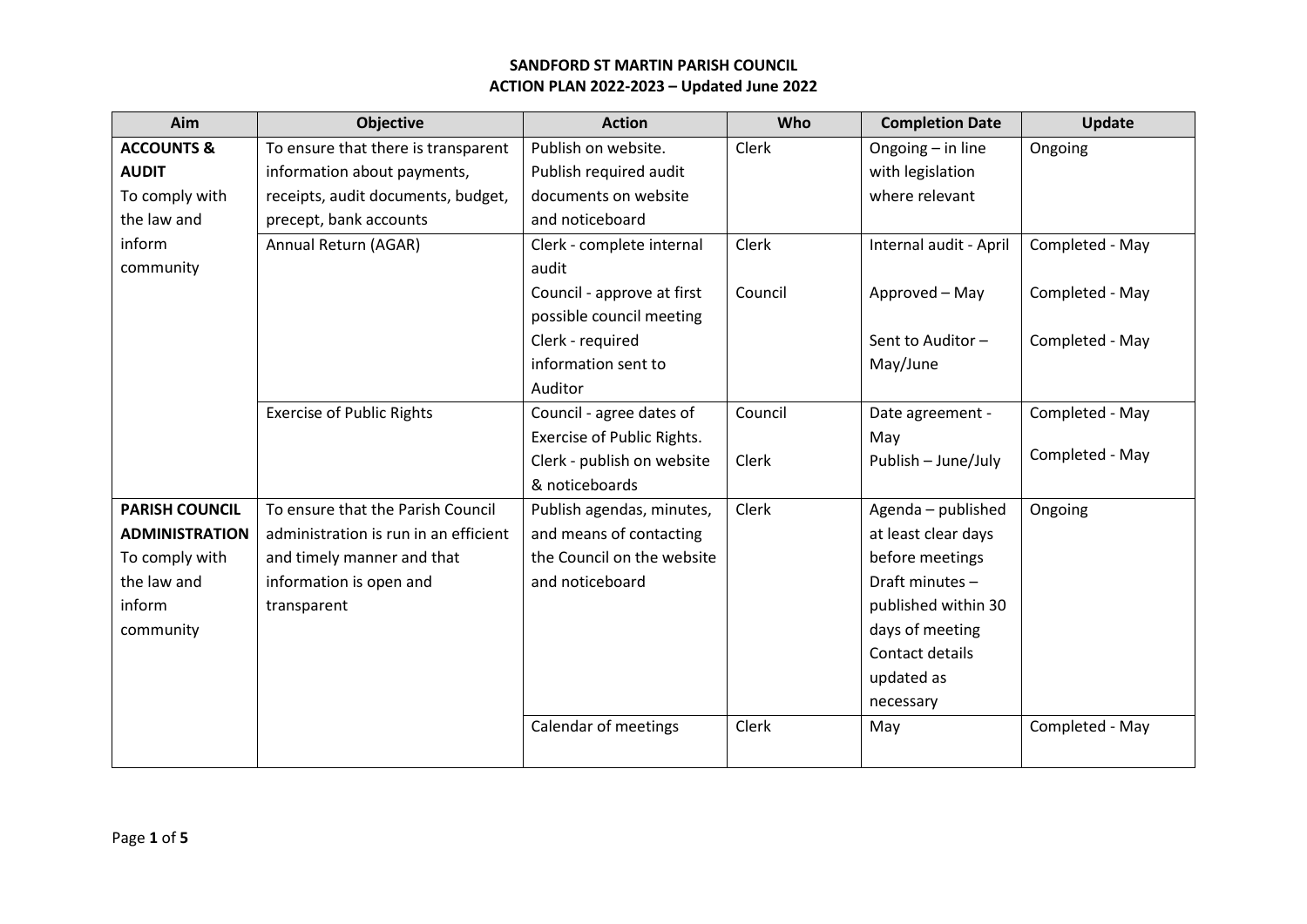| Aim                        | <b>Objective</b>                       | <b>Action</b>                | Who         | <b>Completion Date</b> | Update          |
|----------------------------|----------------------------------------|------------------------------|-------------|------------------------|-----------------|
| <b>POLICIES</b>            | To ensure all council policies,        | Clerk - ensure reviews are   | Clerk       | As per schedule        | Ongoing         |
| To comply with             | <b>Financial Regulations, Standing</b> | scheduled on meeting         |             |                        |                 |
| the law                    | Orders and procedures are              | agendas as required.         |             |                        |                 |
|                            | reviewed as per schedule and           | Council - review and agree   | Council     |                        |                 |
|                            | updated as necessary                   | update as necessary          |             |                        |                 |
| <b>PLANNING</b>            | To consider all planning               | Clerk - ensure planning      | Clerk       | Planning comments      | Ongoing         |
| <b>APPLICATIONS</b>        | applications which fall within, and    | applications are notified to |             | sent to WODC as        |                 |
| To monitor                 | impact upon, the Parish                | councillors and placed on    |             | required within        |                 |
| development and            |                                        | agenda, request extension    |             | agreed dates           |                 |
| planning                   |                                        | if necessary                 |             |                        |                 |
|                            |                                        | Clerk - update planning      | Clerk       |                        |                 |
|                            |                                        | overview spreadsheet as      |             |                        |                 |
|                            |                                        | required                     |             |                        |                 |
|                            |                                        | Council - comments made      | Council     |                        |                 |
|                            |                                        | at meetings or via           |             |                        |                 |
|                            |                                        | delegated clerk authority    |             |                        |                 |
| <b>HEALTH &amp; SAFETY</b> | To ensure the Council meets Health     | Renew insurance              | Clerk       | Renewal - June         | Completed - May |
| To comply with             | & Safety requirements for its staff,   |                              |             |                        |                 |
| the law and                | councillors and public at events and   |                              |             |                        |                 |
| ensure safety              | activities                             |                              |             |                        |                 |
|                            | To ensure there is adequate            | Risk assessments             | Clerk       | Reviewed annually      |                 |
|                            | insurance cover                        |                              |             | in September and       |                 |
|                            |                                        |                              |             | updated as required    |                 |
| <b>ASSETS</b>              | To ensure that all council assets are  | Regular checks to ensure     | Nominated   | Ongoing                | Ongoing         |
| To comply with             | maintained correctly, and disposed     | assets are in good working   | councillors |                        |                 |
| the law and                | of responsibly                         | order, actions taken as      |             |                        |                 |
| ensure safety              |                                        | required                     |             |                        |                 |
|                            |                                        |                              |             |                        |                 |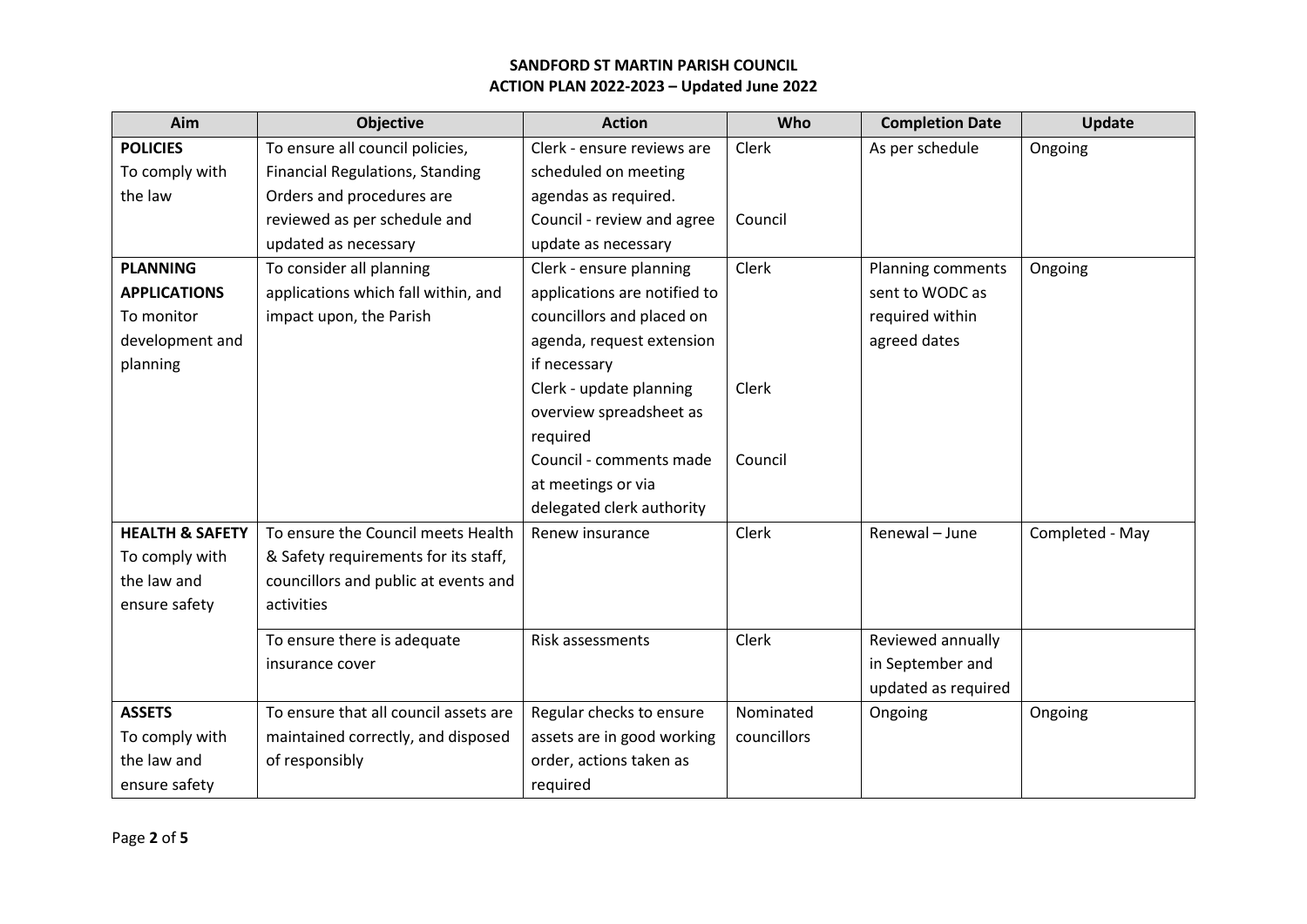| Aim                  | <b>Objective</b>                       | <b>Action</b>                | Who           | <b>Completion Date</b> | Update          |
|----------------------|----------------------------------------|------------------------------|---------------|------------------------|-----------------|
|                      |                                        | Assets compared with         | Clerk         | Ongoing                |                 |
|                      |                                        | asset register annually      |               |                        |                 |
|                      |                                        | Asset register updated as    | Clerk         | Ongoing                | Ongoing         |
|                      |                                        | required                     |               |                        |                 |
| <b>SUBSCRIPTIONS</b> | To ensure the Parish Council has       | Council - approve annual     | Council       | Approval - May         | Completed - May |
| To keep up to        | access to advice and training          | subscriptions to OALC,       |               |                        |                 |
| date                 |                                        | <b>SLCC</b>                  |               |                        |                 |
|                      |                                        | Clerk - process renewals     | Clerk         | Renewals - ongoing     |                 |
| <b>GROUNDS</b>       | To manage cutting of Ledwell           | Manage contractor and        | Clerk/Council | Ongoing                | Ongoing         |
| <b>MAINTENANCE</b>   | Village Green                          | monitor areas                |               |                        |                 |
| To upkeep open       |                                        |                              |               |                        |                 |
| spaces               |                                        |                              |               |                        |                 |
| <b>GRIT/SALT</b>     | To ensure grit bins are adequately     | Regular monitoring and       | Clerk         | Ongoing                |                 |
| Provision of         | provisioned                            | reporting to OCC when        |               |                        |                 |
| salt/grit for parish |                                        | required                     |               |                        |                 |
|                      | To ensure grit is available for parish | Order salt/grit from OCC     | Clerk         | September              |                 |
|                      | as required                            | as required                  |               |                        |                 |
|                      |                                        | Distribute grit/salt bags as | Nominated     | Ongoing                |                 |
|                      |                                        | required                     | councillor    |                        |                 |
| <b>COMMUNITY</b>     | To engage with community groups        | Council - invite community   | Councillors   | Ongoing                | Ongoing         |
| <b>ENGAGEMENT</b>    | and individuals to help shape the      | to council meetings          |               |                        |                 |
| To engage with       | Parish Council plans for the parish    |                              |               |                        |                 |
| the community        | To have an active website              | Clerk - update website       | Clerk         |                        | Ongoing         |
|                      |                                        | regularly                    |               |                        |                 |
|                      |                                        |                              |               |                        |                 |
|                      |                                        |                              |               |                        |                 |
|                      |                                        |                              |               |                        |                 |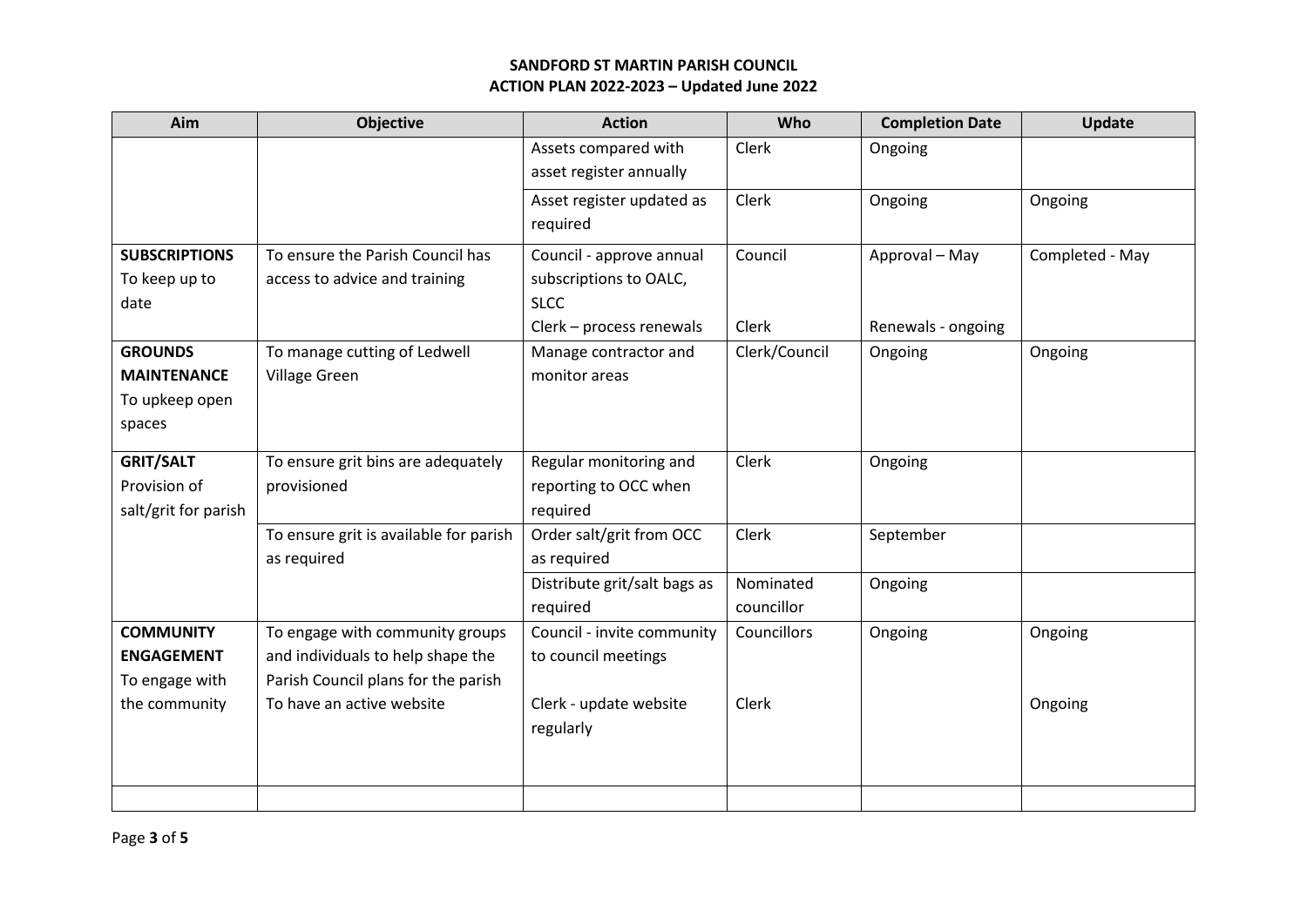| Aim                     | <b>Objective</b>                  | <b>Action</b>             | Who     | <b>Completion Date</b> | Update          |
|-------------------------|-----------------------------------|---------------------------|---------|------------------------|-----------------|
| <b>DATA</b>             | To ensure regulations are met     | Annual ICO renewal        | Clerk   | January                |                 |
| <b>PROTECTION</b>       |                                   | Update policies as        | Clerk   | Ongoing                | Ongoing         |
| To comply with          |                                   | required                  |         |                        |                 |
| the law                 |                                   | Data destruction as       | Clerk   | Ongoing                | Ongoing         |
|                         |                                   | required                  |         |                        |                 |
| <b>WEBSITE</b>          | To meet Transparency Regulations  | Review website and        | Clerk   | Ongoing                | Ongoing         |
| To comply with          |                                   | amend as required         |         |                        |                 |
| the law and             | To meet Accessibility Regulations | Review website and        | Clerk   | Ongoing                | Ongoing         |
| engage the<br>community |                                   | amend as required         |         |                        |                 |
|                         | To engage with the community      | Update regularly          | Clerk   | Ongoing                | Ongoing         |
|                         |                                   |                           |         |                        |                 |
| <b>FINANCE</b>          | Review of financial control of    | Annual review of banking  | Clerk   | September              |                 |
| To improve              | banking, and payments             | arrangements and          |         |                        |                 |
| finance systems         |                                   | payment arrangements      |         |                        |                 |
| <b>COUNCIL</b>          | May 2022 council election         | Put up notices as         | Clerk   | As required            | Completed - May |
| <b>ELECTION</b>         | To advertise as required          | requested by WODC         |         |                        |                 |
| To comply with          | To encourage community            | Clerk - update website,   | Clerk   | As required            | Completed - May |
| the law and             | engagement in the election and    | noticeboards              | Council |                        |                 |
| engage the              | work of council                   |                           |         |                        |                 |
| community               |                                   |                           |         |                        |                 |
|                         | To aid new councillors            | Create induction pack for | Clerk   | <b>March 2022</b>      |                 |
|                         |                                   | new councillors           |         |                        |                 |
|                         |                                   | Arrange orientation       | Clerk   | May 2022               |                 |
|                         |                                   | meeting for new           |         |                        |                 |
|                         |                                   | councillors               |         |                        |                 |